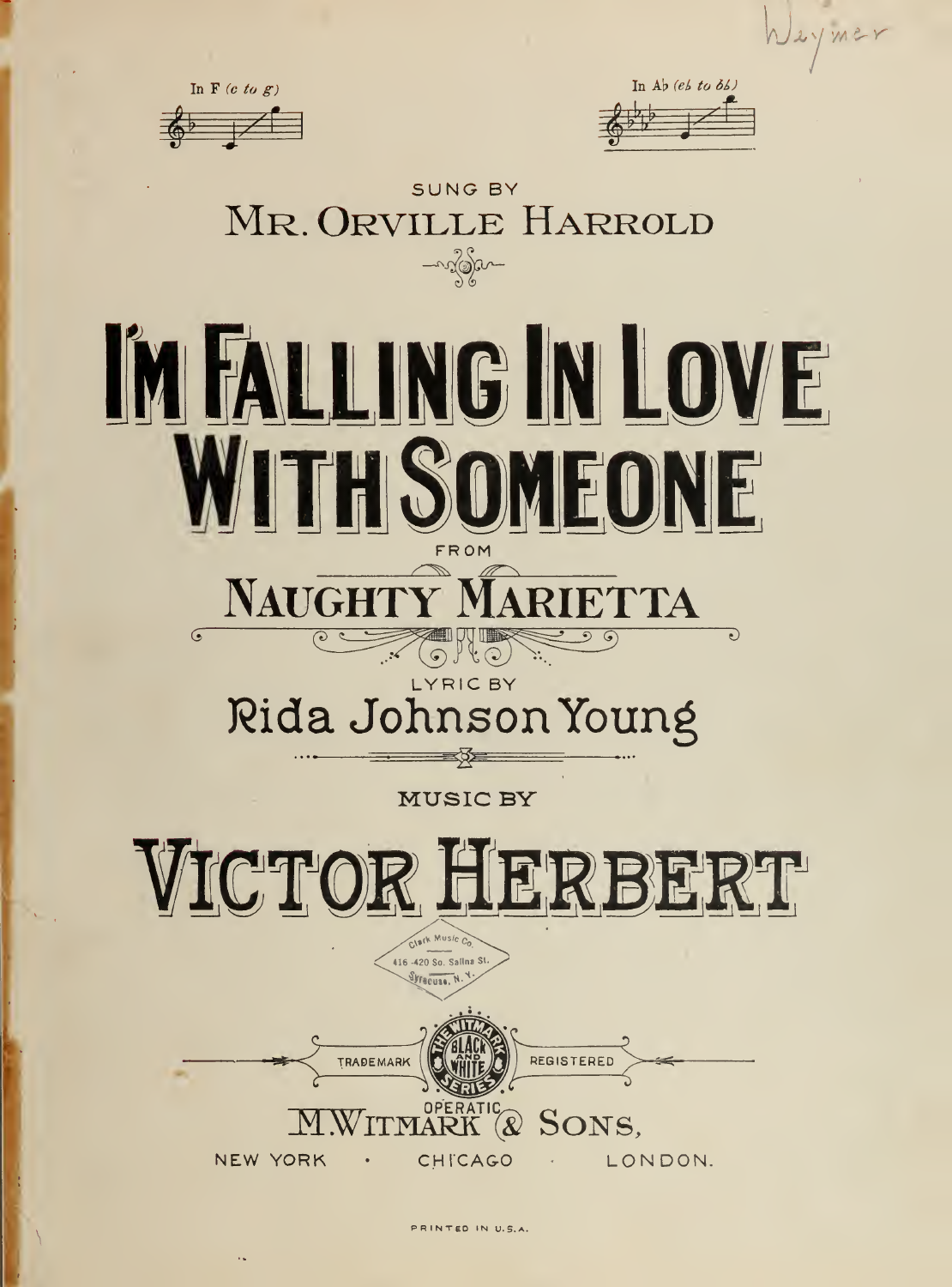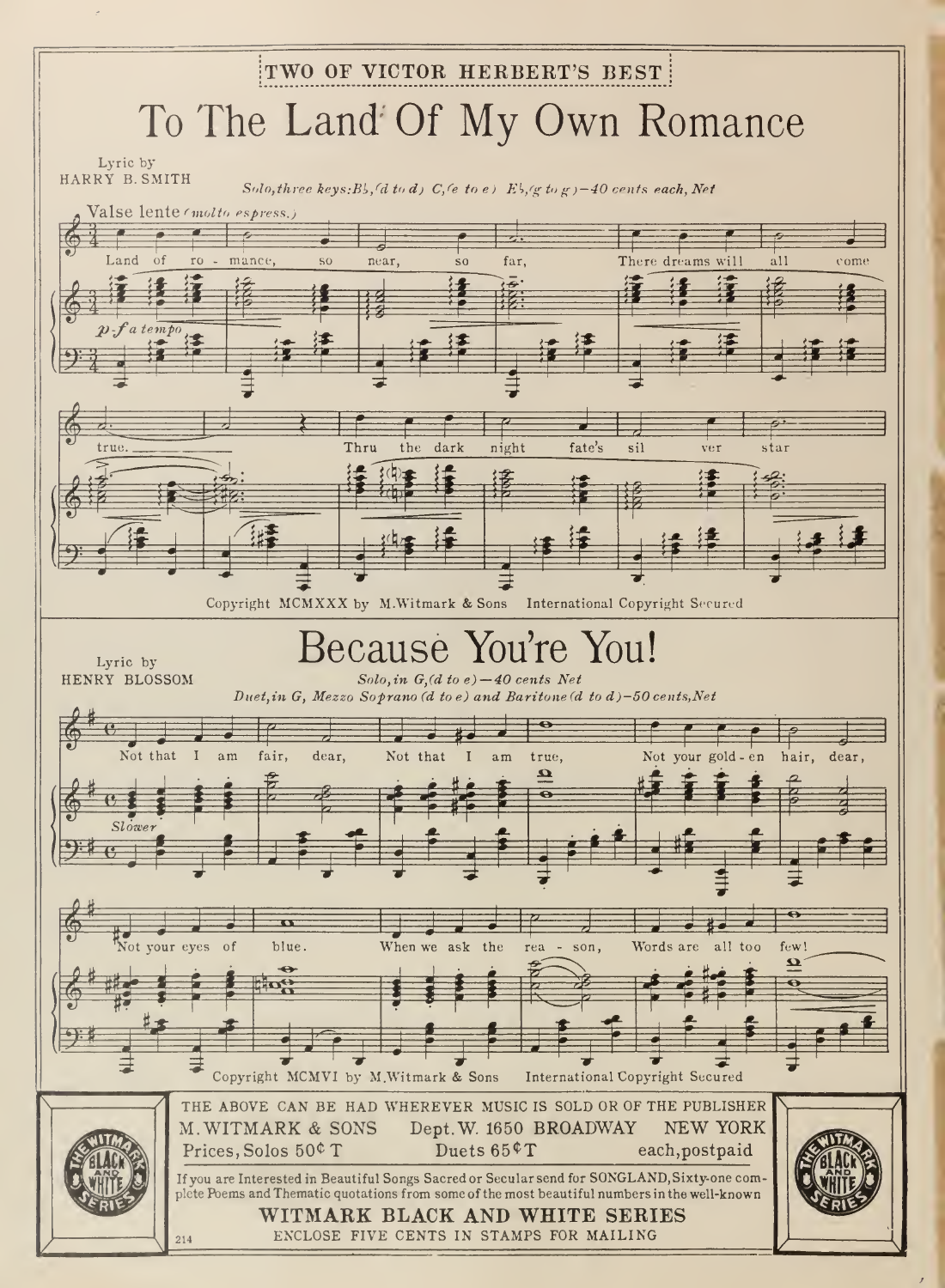Captain Dick.

Lyric by RIDA JOHNSON YOUNG.

Music by VICTOR HERBERT.



5199

Copyright MCMX by M. Witmark & Sons.  $M.W.A.SONS 11621 g$ International Copyright Secured. WARNING: Any arrangement or adaptation of this composition without the consent of the owner is an infringement of copyright.

 $\overline{\phantom{a}}$ 

 $\mathcal{A}$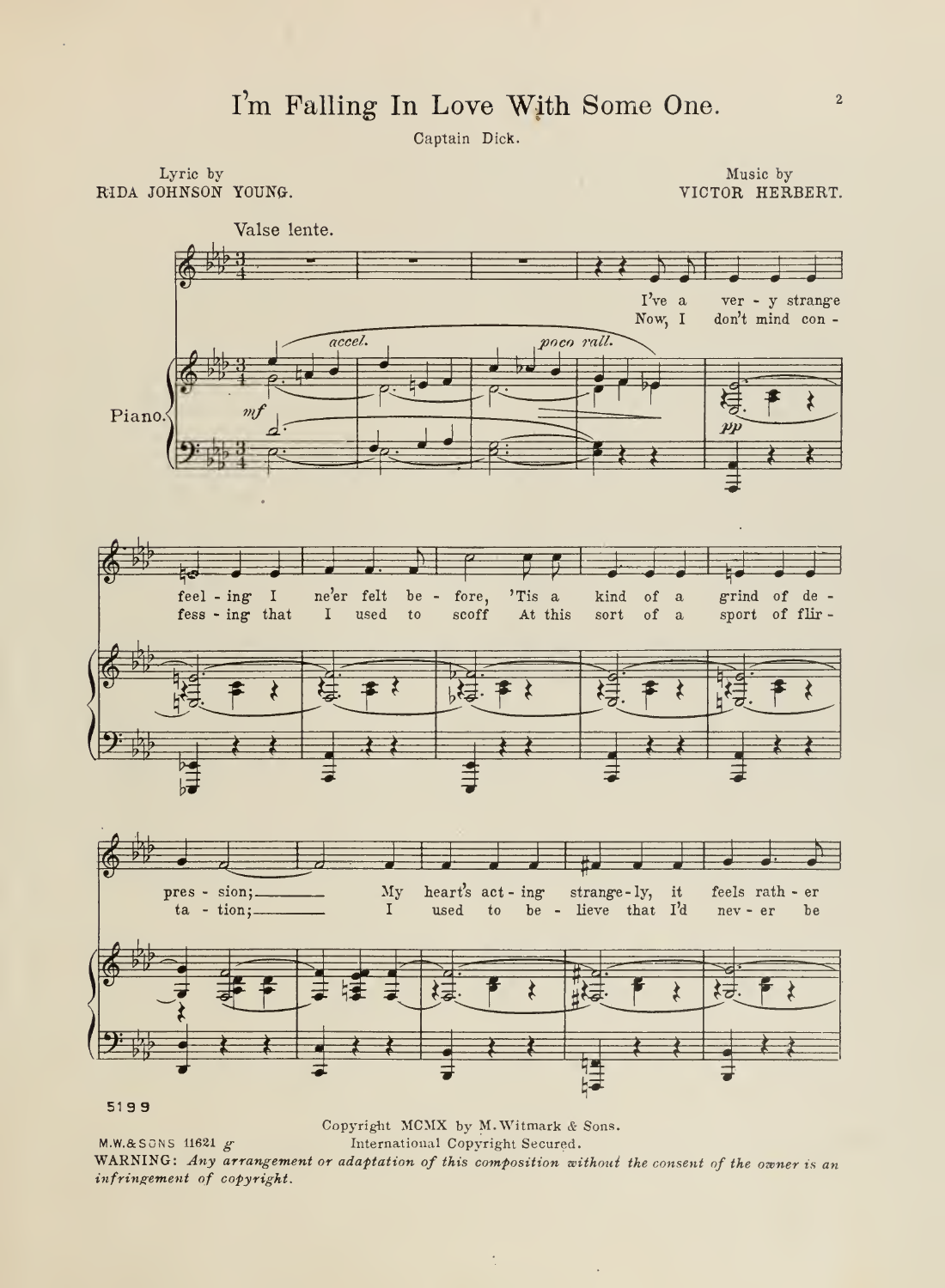

M.W.& SONS 11621  $g$ 

 $\overline{3}$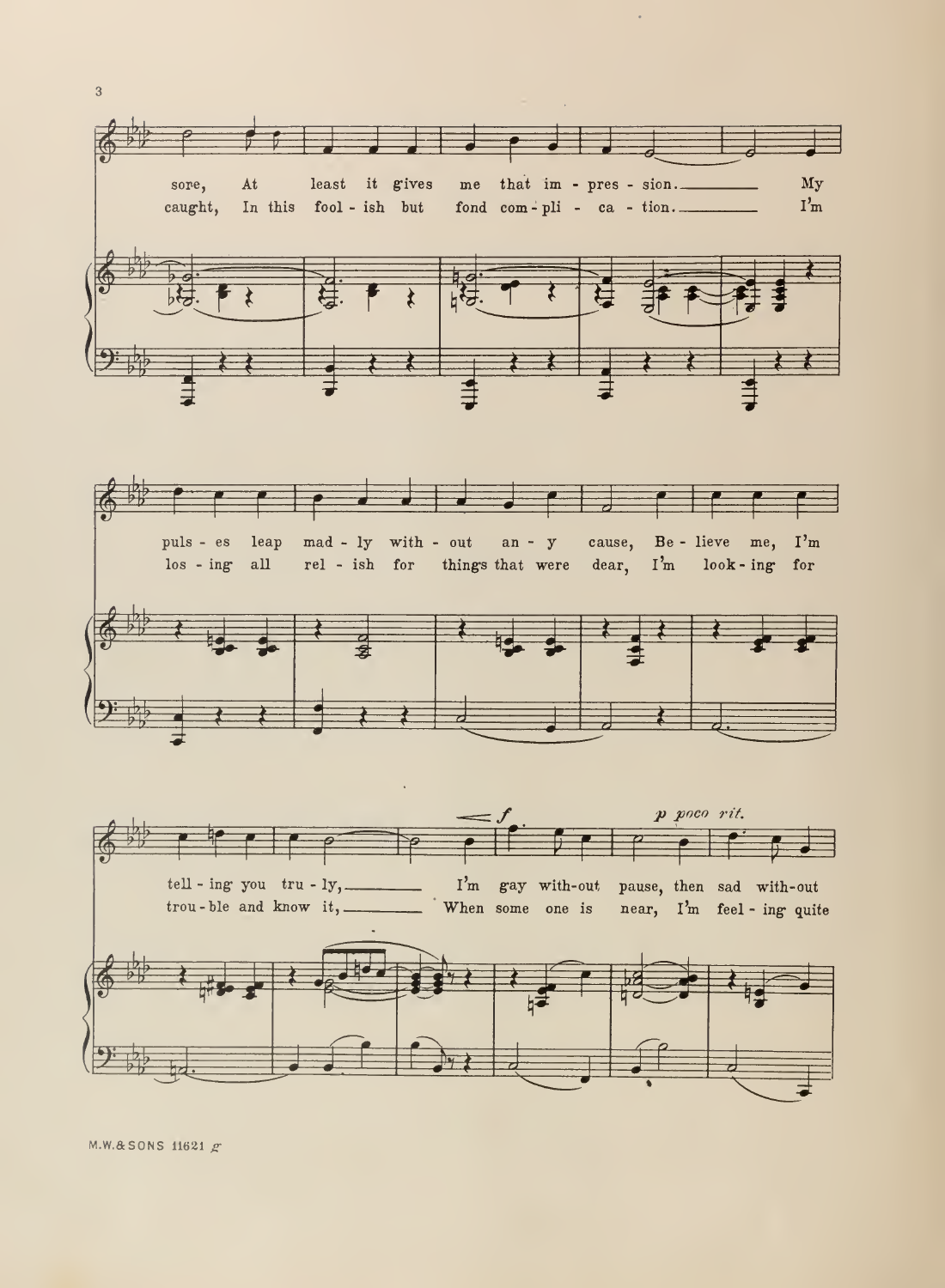

 $MNR$ SONS 11621  $g$ 

 $\hat{\mathcal{A}}$ 

 $\sigma$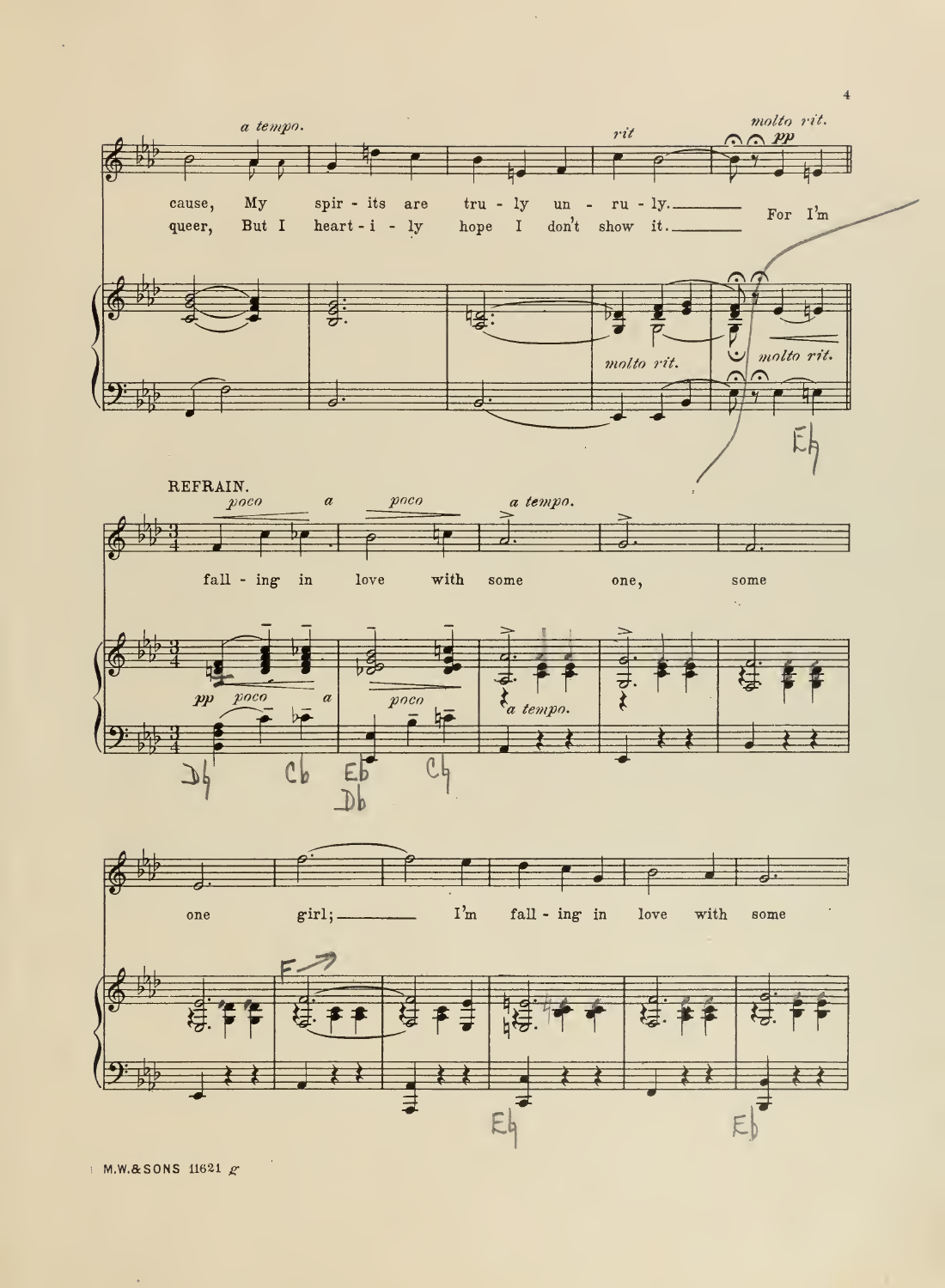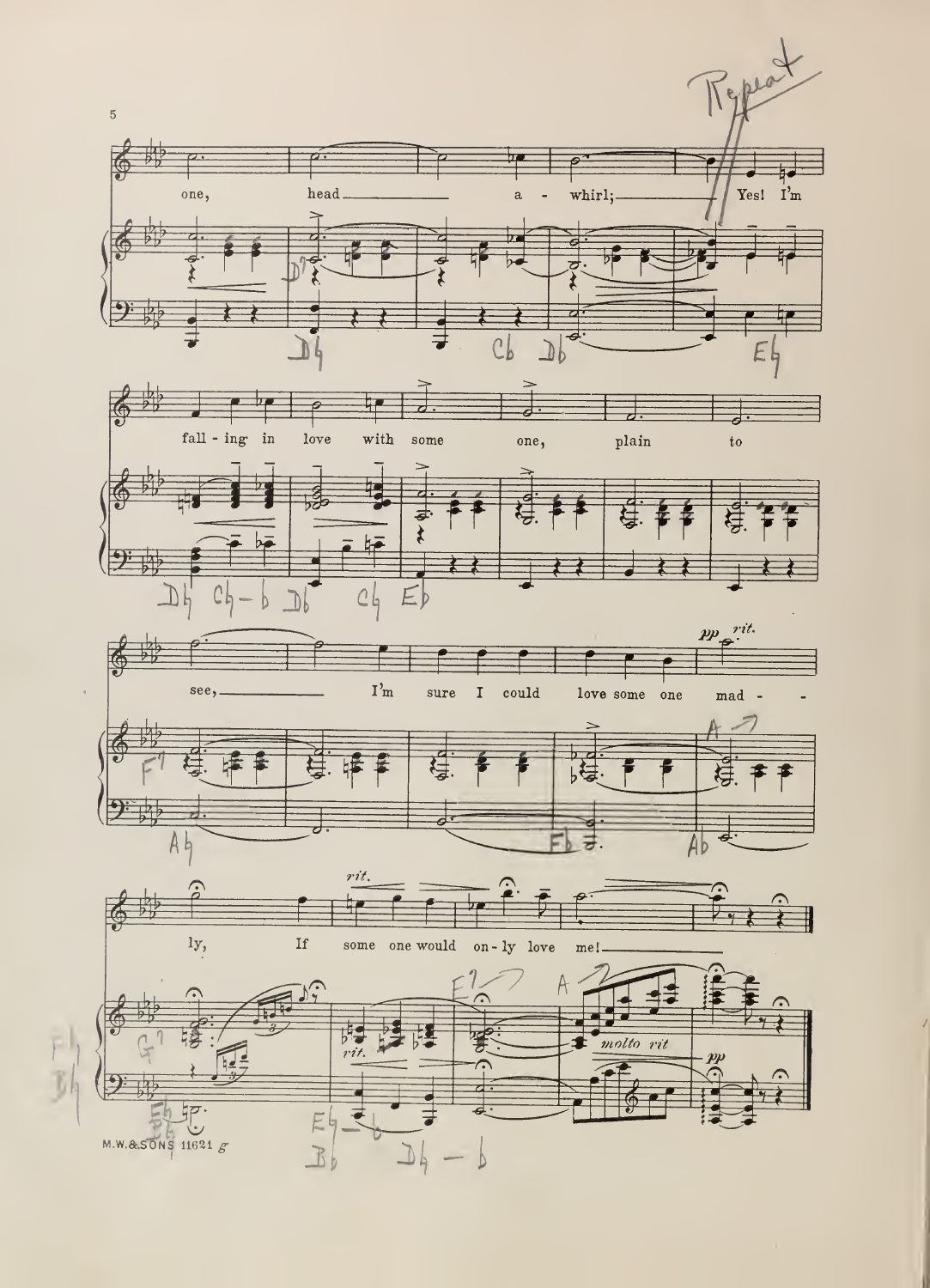